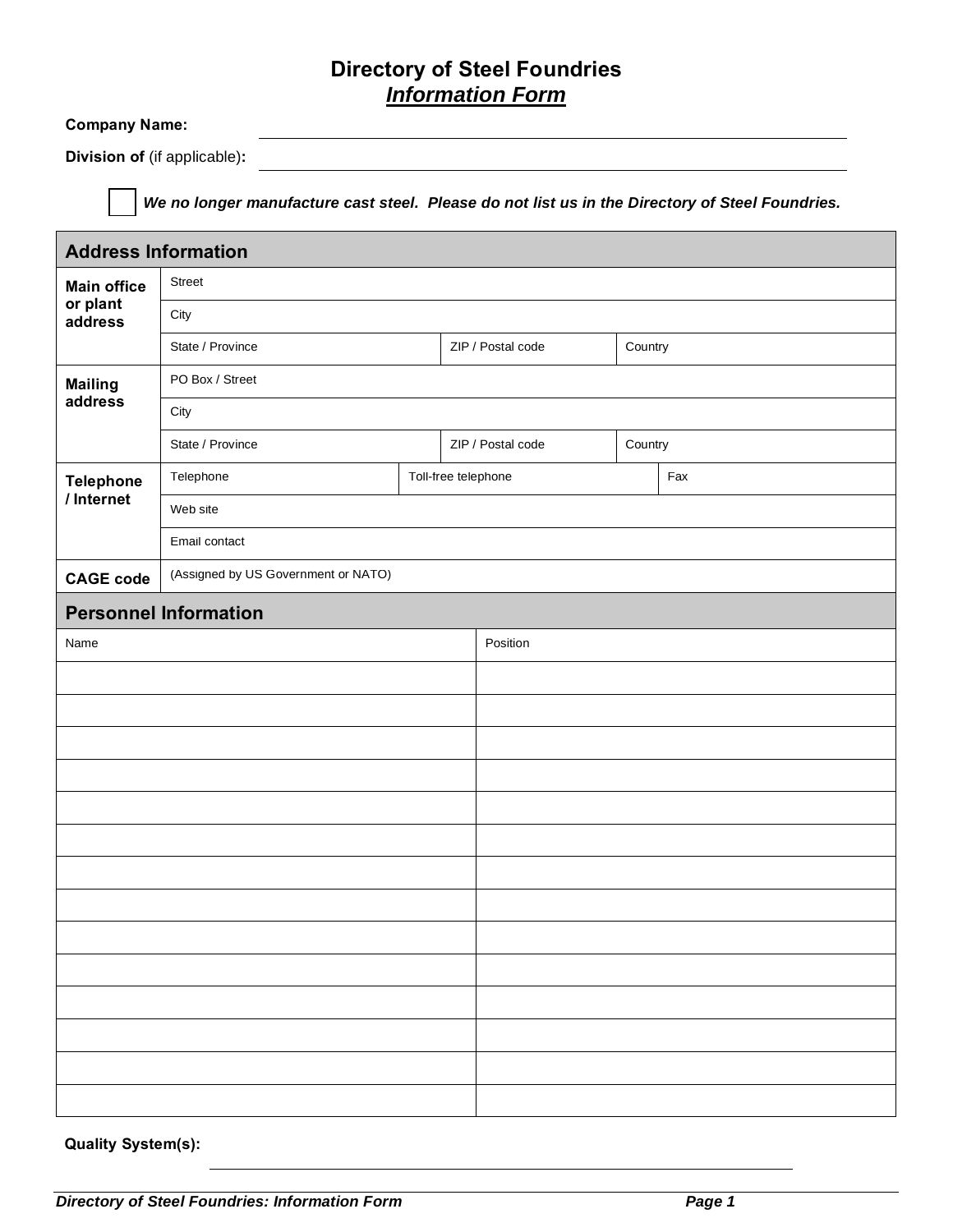## **Melting/Refining Equipment**

Please use a separate line to list each type and size combination of furnace(s). For example, two five ton electric arc furnaces used for basic melting would be listed on one line, however a five ton induction furnace and a three ton induction furnace would be listed on two separate lines. Listing melting equipment this way makes the information in the Directory easier to understand and helps SFSA develop a clearer picture of the melting capability of the industry.

| Check box to Indicate type of melting/refining<br>equipment<br>Please use one line per each type or size of furnace |           |            |                  |                 | Acid / Basic / |         |
|---------------------------------------------------------------------------------------------------------------------|-----------|------------|------------------|-----------------|----------------|---------|
| Electric Arc                                                                                                        | Induction | <b>AOD</b> | Ladle Metallurgy | Number of Units | Size(s) (tons) | Neutral |
|                                                                                                                     |           |            |                  |                 |                |         |
|                                                                                                                     |           |            |                  |                 |                |         |
|                                                                                                                     |           |            |                  |                 |                |         |
|                                                                                                                     |           |            |                  |                 |                |         |
|                                                                                                                     |           |            |                  |                 |                |         |
|                                                                                                                     |           |            |                  |                 |                |         |
|                                                                                                                     |           |            |                  |                 |                |         |

| <b>Type of Castings Produced</b> |   | (Please supply your best estimated percentages) |      |              |      |  |
|----------------------------------|---|-------------------------------------------------|------|--------------|------|--|
| Railroad                         | % | Oil Field                                       | $\%$ | <b>Tubes</b> | $\%$ |  |
| <b>Industrial Equipment</b>      | % | <b>Construction Equipment</b>                   | $\%$ | Military     | %    |  |
| Mining                           | % | Trucks                                          | %    | Other        | %    |  |
| Pumps / Valves                   | % | <b>Furnace Parts</b>                            | %    |              | %    |  |

| <b>Type of Alloys Produced</b> |      | (Please supply your best estimated percentages) |       |
|--------------------------------|------|-------------------------------------------------|-------|
| Carbon / Low Alloy             | %    | Wear Resistant (Austenitic Manganese)           | $%$ 1 |
| <b>Corrosion Resistant</b>     | $\%$ | Other                                           | % l   |
| <b>Heat Resistant</b>          | %    |                                                 | %     |

| <b>Mold Processes Used</b> |   | (Please supply your best estimated percentages) |   |         |   |  |
|----------------------------|---|-------------------------------------------------|---|---------|---|--|
| No-Bake                    | % | Centrifugal                                     | % | Ceramic | % |  |
| Silicate                   | % | Investment                                      | % | Other   | % |  |
| Oil                        | % | Vacuum                                          | % |         | % |  |
| Green Sand                 | % | Shell                                           | % |         | % |  |

| <b>Core Processes Used</b> |   | (Please supply your best estimated percentages) |   |       |   |
|----------------------------|---|-------------------------------------------------|---|-------|---|
| No-Bake                    | % | Oil                                             | % | Other | % |
| Silicate                   | % | Shell                                           | % |       | % |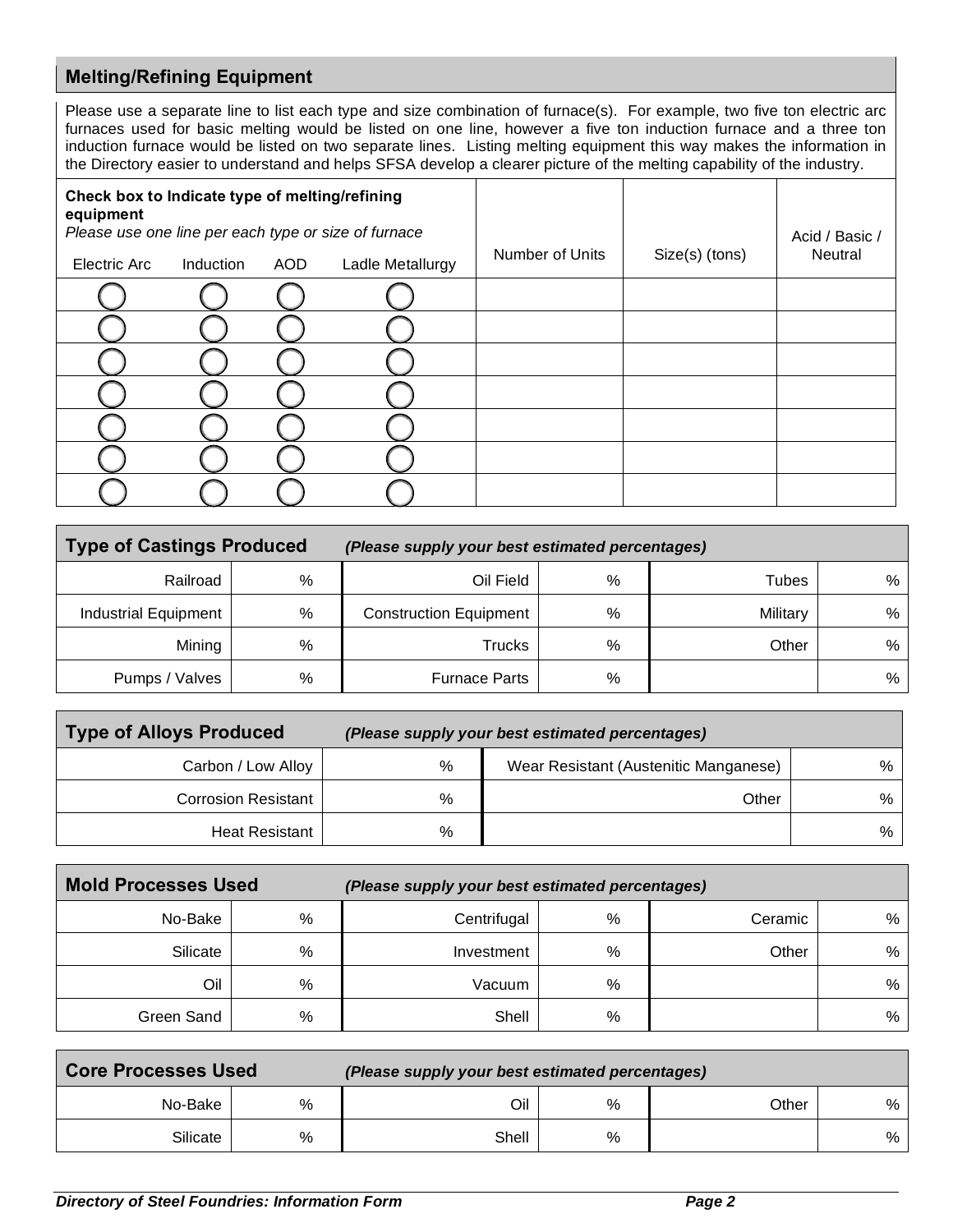| Welding                         |  | (Check where appropriate) |  |             |  |
|---------------------------------|--|---------------------------|--|-------------|--|
| <b>SMAW</b>                     |  | <b>GTAW</b>               |  | <b>FCAW</b> |  |
| <b>Welding Qualification(s)</b> |  |                           |  |             |  |
| ASTM-A488                       |  | <b>ASME Section IX</b>    |  |             |  |
|                                 |  |                           |  |             |  |

| <b>Test Facilities</b>  | (Check where appropriate) |                             |  |
|-------------------------|---------------------------|-----------------------------|--|
| <b>Mechanical Tests</b> | <b>Magnetic Particle</b>  | <b>Eddy Current</b>         |  |
| Hardness                | <b>ASME Section V</b>     | <b>CMM</b>                  |  |
| Spectrographic          | <b>Liquid Penetrant</b>   | Inspectors qualified        |  |
| Radiography             | Ultrasonic                | to<br><b>ASNT SNT-TC-1A</b> |  |

| <b>Other Facilities</b>  | (Check where appropriate) |                         |  |
|--------------------------|---------------------------|-------------------------|--|
| <b>Heat Treatment</b>    | Pattern Shop              | <b>Fabricating Shop</b> |  |
| Quenching                | Machine Shop              |                         |  |
| <b>Other Metals Cast</b> |                           |                         |  |
| Gray Iron                | Non-Ferrous               | Other                   |  |
| Ductile Iron             | Cr Irons                  |                         |  |

| Use of Product | (Please supply your best estimated percentages) |   |             |   |  |
|----------------|-------------------------------------------------|---|-------------|---|--|
|                | For Sale                                        | % | For Own Use | % |  |

| <b>Basic Capability Data</b>      |          |                                   |            |  |  |  |
|-----------------------------------|----------|-----------------------------------|------------|--|--|--|
| <b>Casting weight range</b>       |          |                                   |            |  |  |  |
| <b>Largest Casting Produced</b>   | Ib       | <b>Smallest Casting Produced</b>  | $0.000$ lb |  |  |  |
| Casting section thickness range   |          |                                   |            |  |  |  |
| <b>Heaviest Section Thickness</b> | in.      | <b>Lightest Section Thickness</b> | 0.000 in.  |  |  |  |
| <b>Statistical data</b>           |          |                                   |            |  |  |  |
| <b>Monthly Capacity</b>           | net tons | Number of Employees               |            |  |  |  |